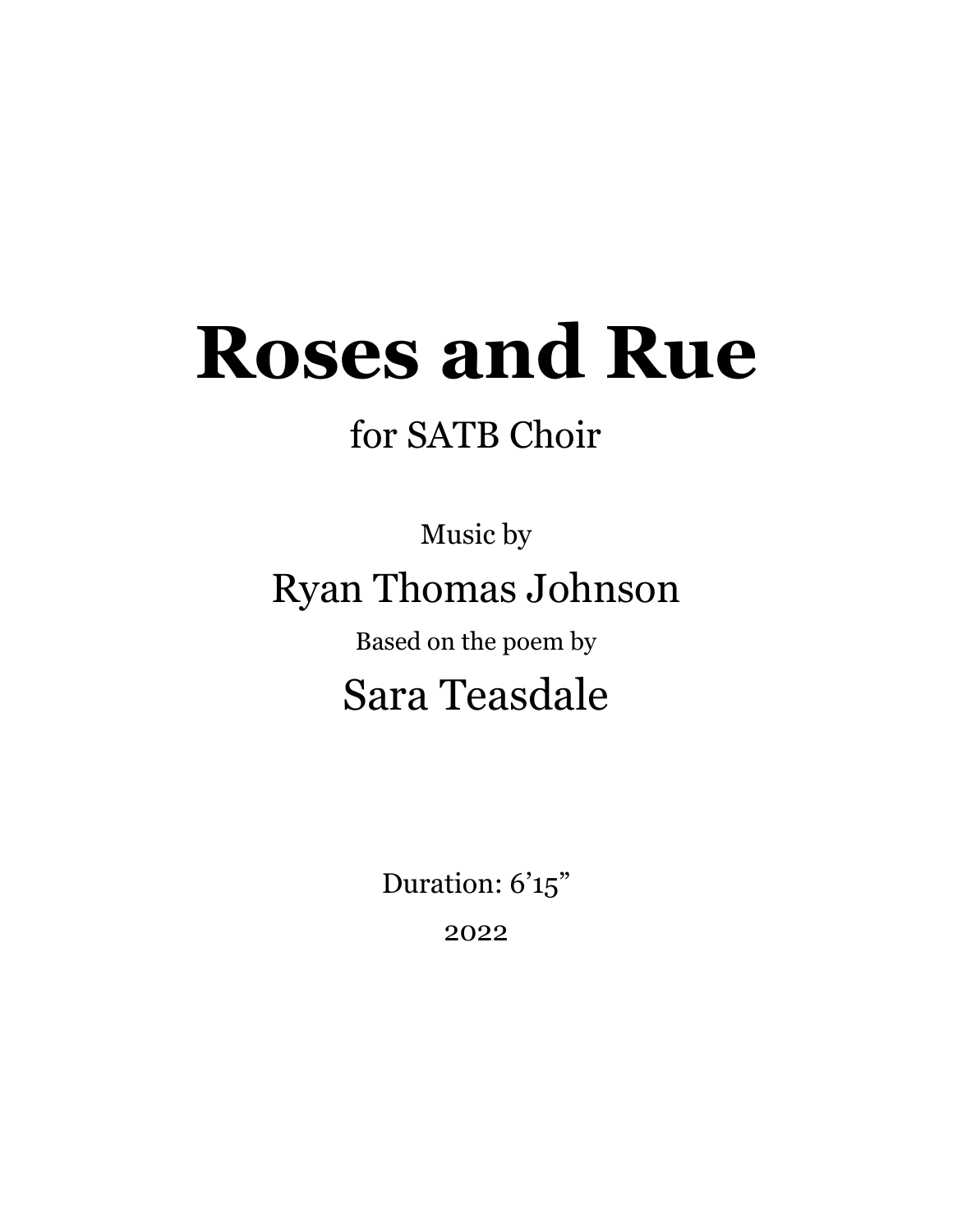## Roses and Rue

By Sara Teasdale

Bring me the roses white and red, And take the laurel leaves away Yea, wreathe the roses round my head That wearies 'neath the crown of bay. "We searched the wintry forests thro' And found no roses anywhere But we have brought a little rue To twine a circlet for your hair." I would not pluck the rose in May, I wove a laurel crown instead; And when the crown is cast away, They bring me rue, the roses is dead.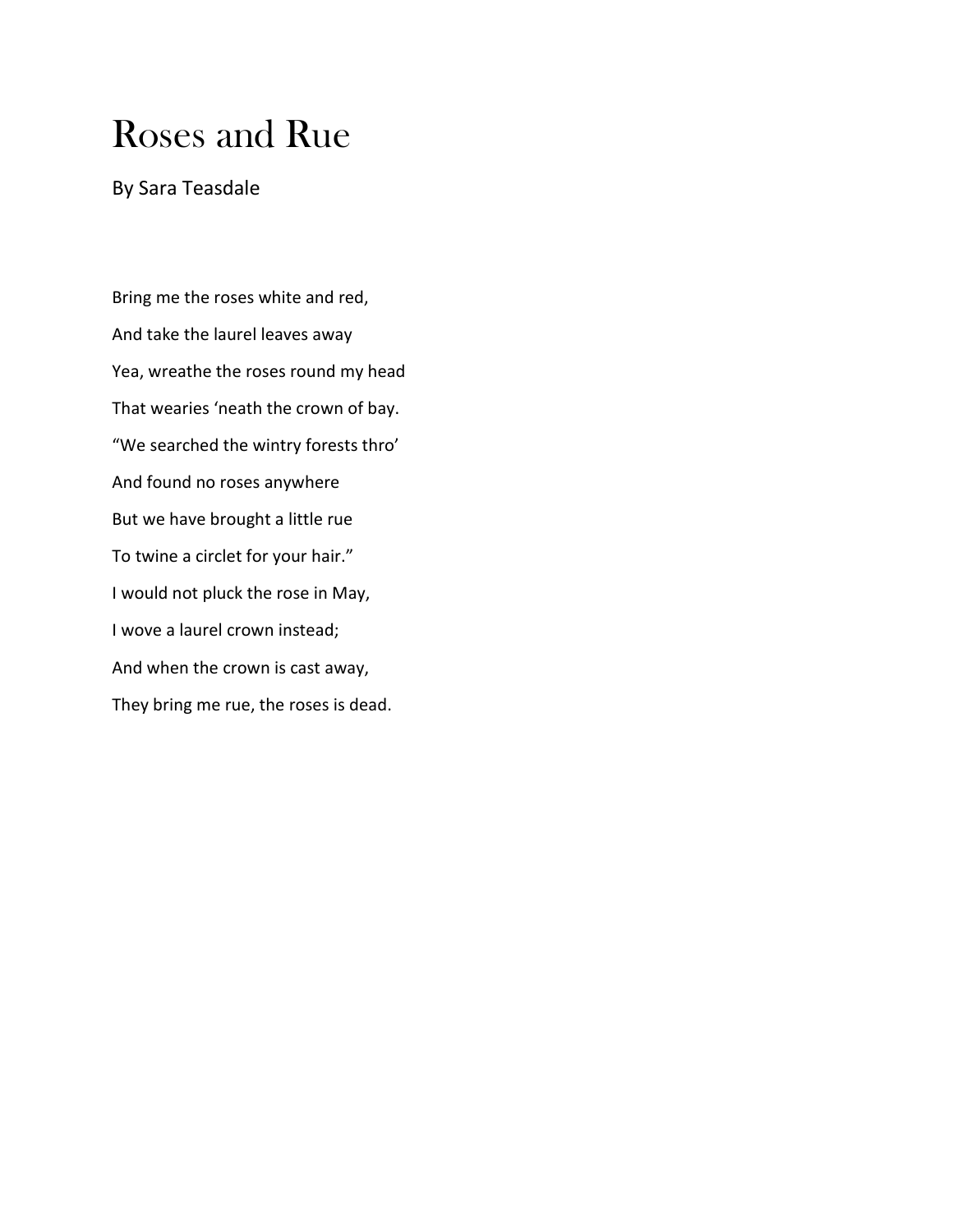## Roses and Rue

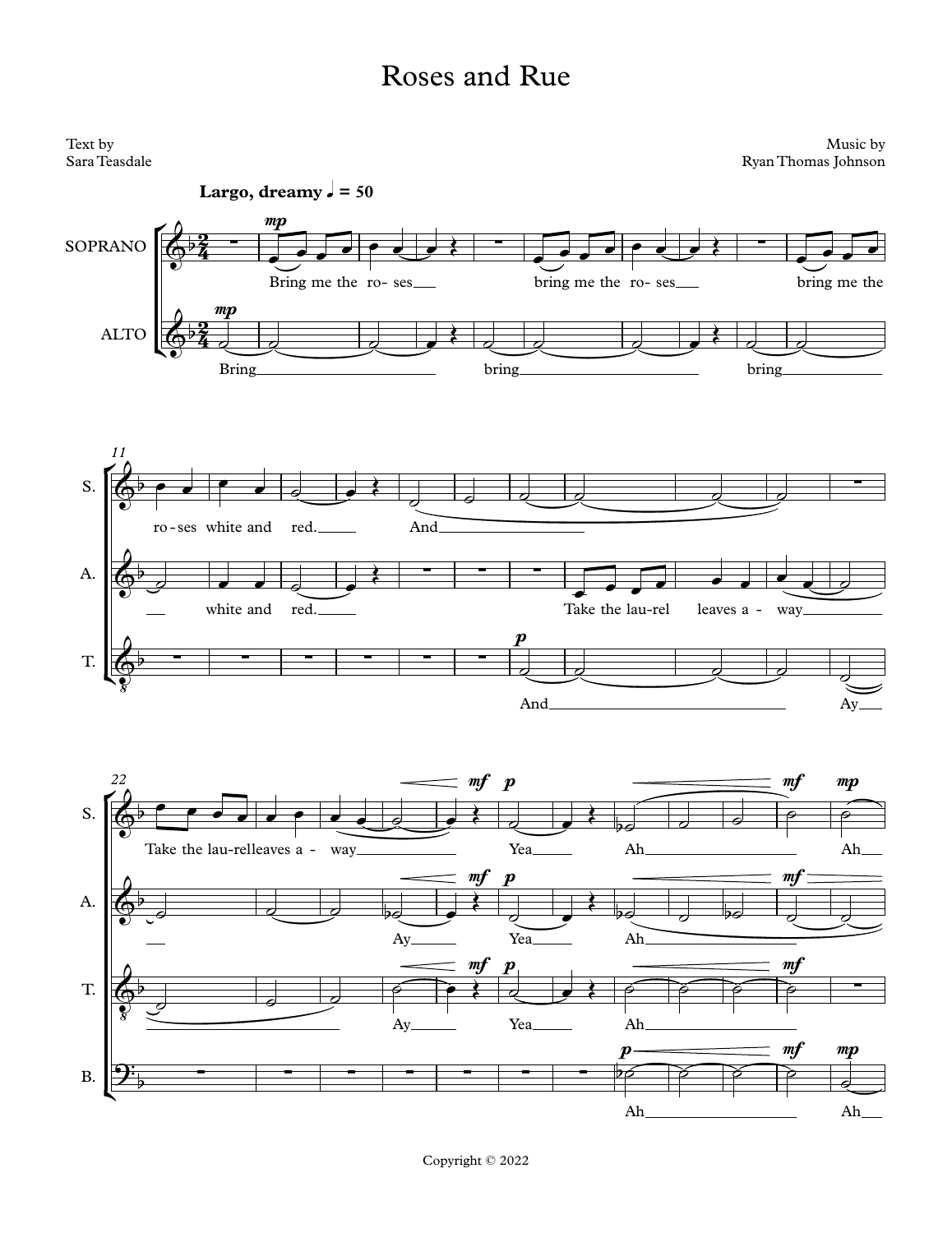

 $\overline{2}$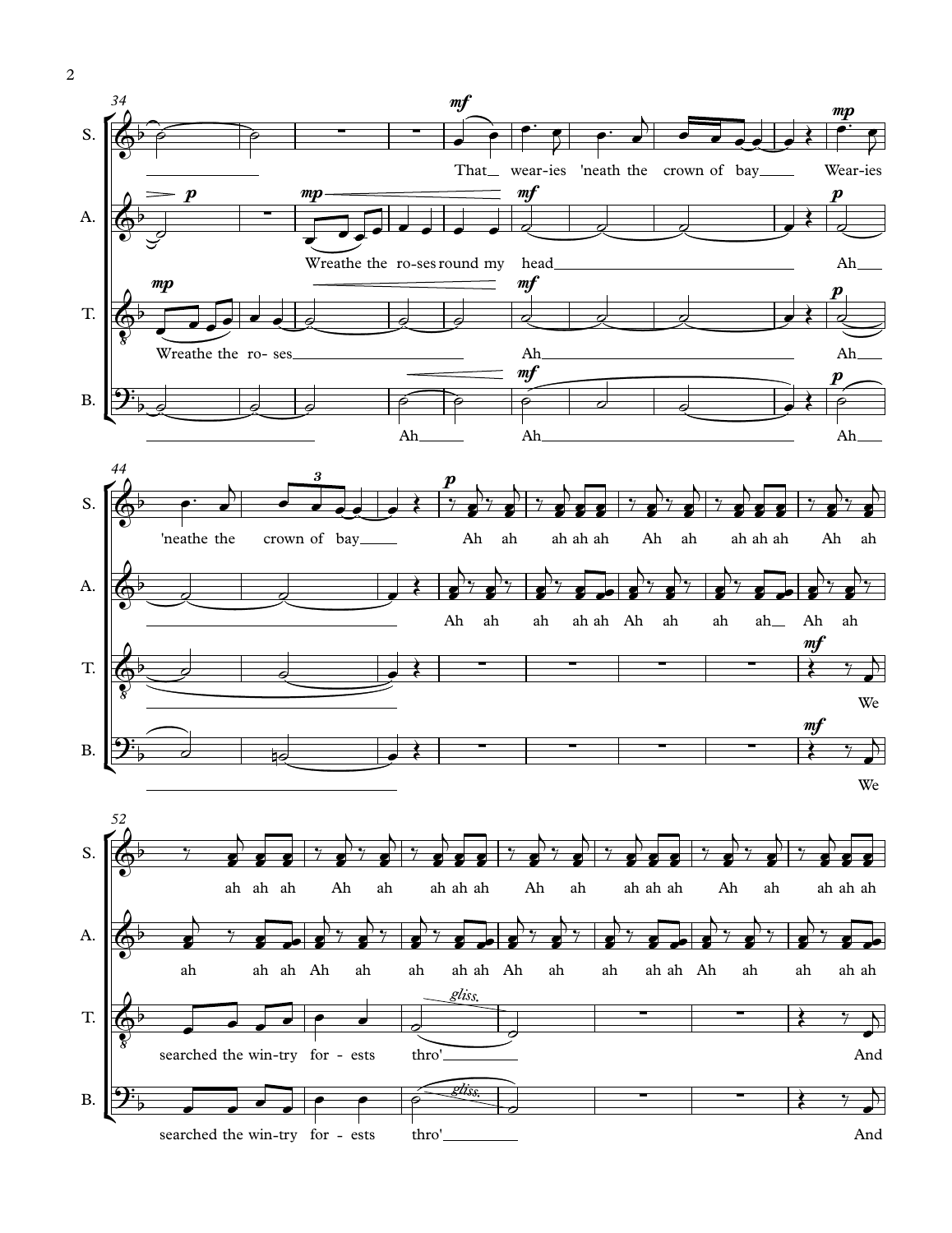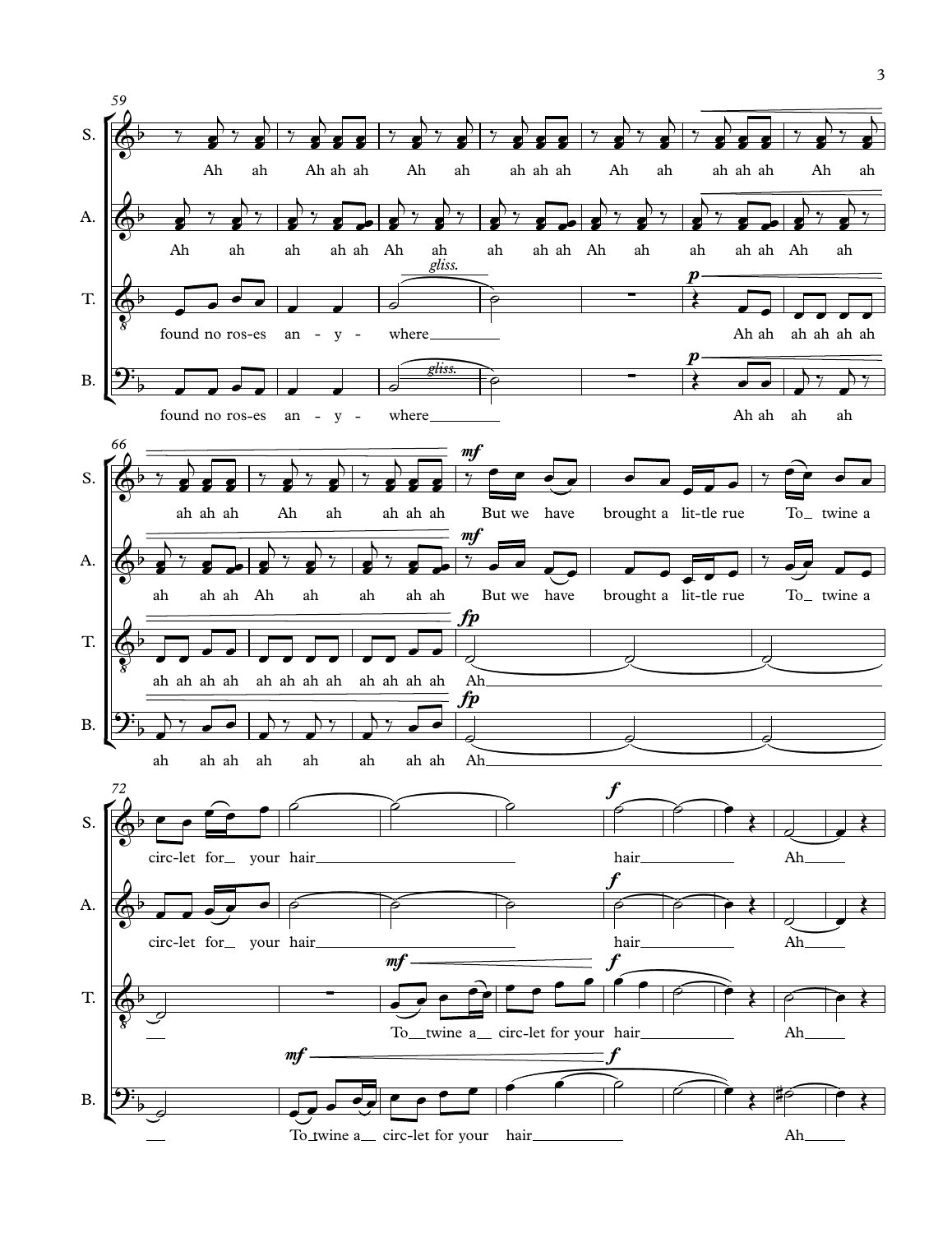

 $\overline{4}$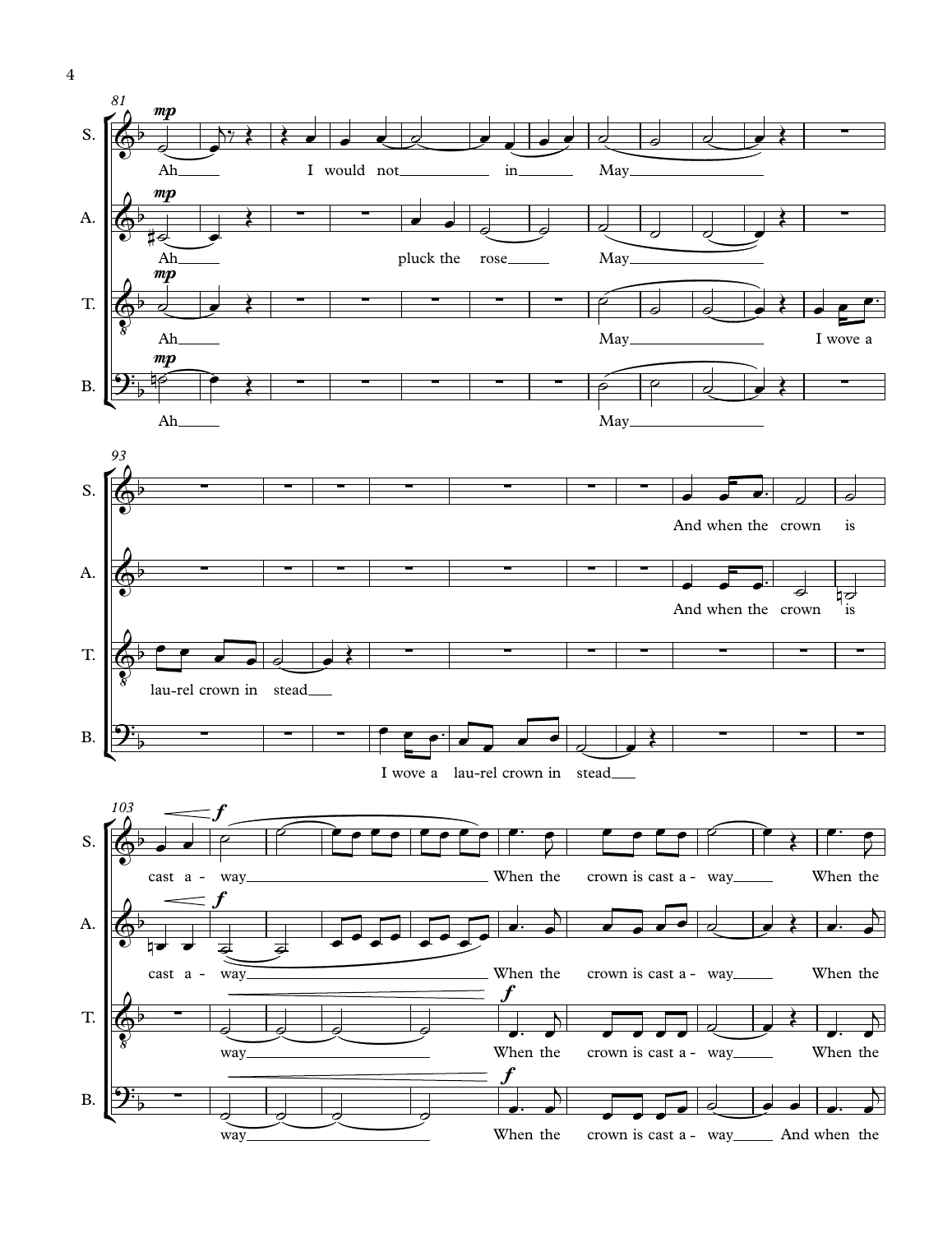